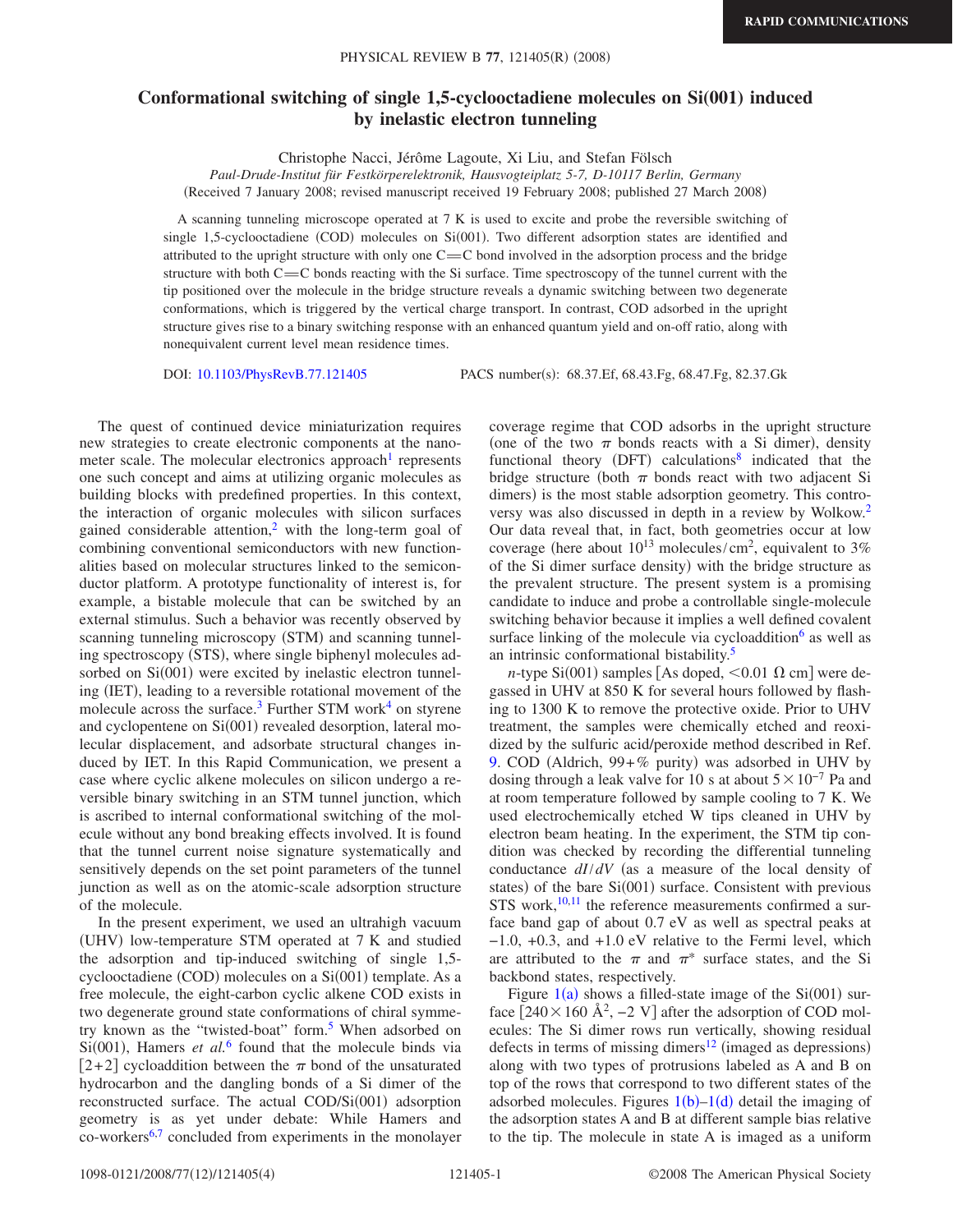<span id="page-1-0"></span>

FIG. 1. (a) Constant-current STM image  $(240 \times 160 \text{ Å}^2, 1 \text{ nA},$ -2 V) of Si(001) taken at 7 K after COD dosage at room temperature: two different adsorption states labeled as A and B are observed along with residual surface defects in terms of missing Si dimers imaged as depressions. The lower panel details images (33  $\times$  69 Å<sup>2</sup>, 0.1 nA) of species A and B taken at (b) -2.5 V, (c)  $+2.0$  V, and (d)  $+1.5$  V.

protrusion (height  $\leq 0.6$  Å), except for bias voltages close to the valence band edge  $(-1 \text{ V}, \text{not shown in Fig. 1})$  $(-1 \text{ V}, \text{not shown in Fig. 1})$  $(-1 \text{ V}, \text{not shown in Fig. 1})$  where it appears as a depression. The molecule in state B, on the other hand, has an increased apparent height as compared to A and an enhanced tendency to fluctuate during constantcurrent imaging (to a smaller extent, fluctuations during imaging are also observed for molecules in state A; they become more obvious in the time spectroscopy measurements discussed below). While a B-type molecule is imaged as a single-lobe protrusion centered on top of the dimer row at negative bias [filled states, Fig.  $1(b)$  $1(b)$ ], it converts to a V-shaped double lobe structure at positive bias [empty states, Figs.  $1(c)$  $1(c)$  and  $1(d)$ ]. Note also that an upstanding V shape is found for the three B-type molecules in the top part of the images in Figs.  $1(c)$  $1(c)$  and  $1(d)$ , while the B-type molecule at the bottom appears to be rotated by 180° to yield an upside down V shape.

The uniform protrusions induced by molecules in state A are always centered between two adjacent Si dimers. We interpret this observation as an indication that the prevalent adsorption state A corresponds to the bridge structure see the related sphere model in Fig.  $2(b)$  $2(b)$  based on the DFT calculations by Cho *et al.*<sup>[8](#page-3-7)</sup>. The site determination procedure is illustrated in Fig.  $2(a)$  $2(a)$ : The Si dimer buckling<sup>13[,14](#page-3-13)</sup> pinned by a monatomic surface step see upper part of the color-coded image showing a Si(001) terrace with seven A-type molecules] is used as a marker for the positions of Si dimers within a row (see inset). As evident, each protrusion induced

<span id="page-1-1"></span>

FIG. 2. (Color) Color-coded STM image  $(106 \times 80 \text{ Å}^2, 0.6 \text{ nA},$ -2 V) of a Si(001) surface terrace with seven A-type COD molecules, see the protrusions depicted in magenta (a); the inset (30  $\times$  20 Å<sup>2</sup>) shows the Si dimer buckling at the upper step edge serving as a marker for the dimer positions within a row (see grid lines). The lower panel (b) illustrates the structure of one of the two possible conformers of COD adsorbed in the bridge structure (sphere model according to Ref. [8](#page-3-7)).

by a molecule (shown in magenta) is located in between the grid lines marking the dimer positions.

Time spectroscopy of the tunnel current with the feedback loop turned off and the STM tip positioned at a fixed distance over the molecule adsorbed in the bridge structure reveals a random telegraph signal, i.e., fluctuations between two levels of current with an on-off ratio of about 1.2:1. Higher tunnel currents (due to an increased sample bias and/or a decreased tip-to-surface distance) result in higher switching rates. This is exemplified by the data in Fig. [3,](#page-2-0) showing the telegraph noise recorded [Fig.  $3(a)$  $3(a)$ ] at constant tip height (set point current and bias:  $150$  pA,  $2$  V) for different bias voltages and  $[Fig. 3(b)]$  $[Fig. 3(b)]$  $[Fig. 3(b)]$  at a constant bias of 2.5 V with a successive reduction in tip height starting from a set point of 25 pA and 2 V. The statistical evaluation of the binary current response shown in Fig.  $3(c)$  $3(c)$  reveals an exponential decay of the residence times of the random telegraph noise in the [Fig.  $3(d)$  $3(d)$ ] high- and [Fig.  $3(e)$ ] low-current states, yielding essentially the same mean residence time  $\tau$ for both states.

Figure [3](#page-2-0)(f) summarizes the switching rate  $R=1/\tau$  measured as a function of the mean current at various bias voltages and set point parameters. The data were obtained with different tips for different samples and during different experimental runs, thus demonstrating that the noise characteristics is a generic property of the COD molecules on  $Si(001)$ .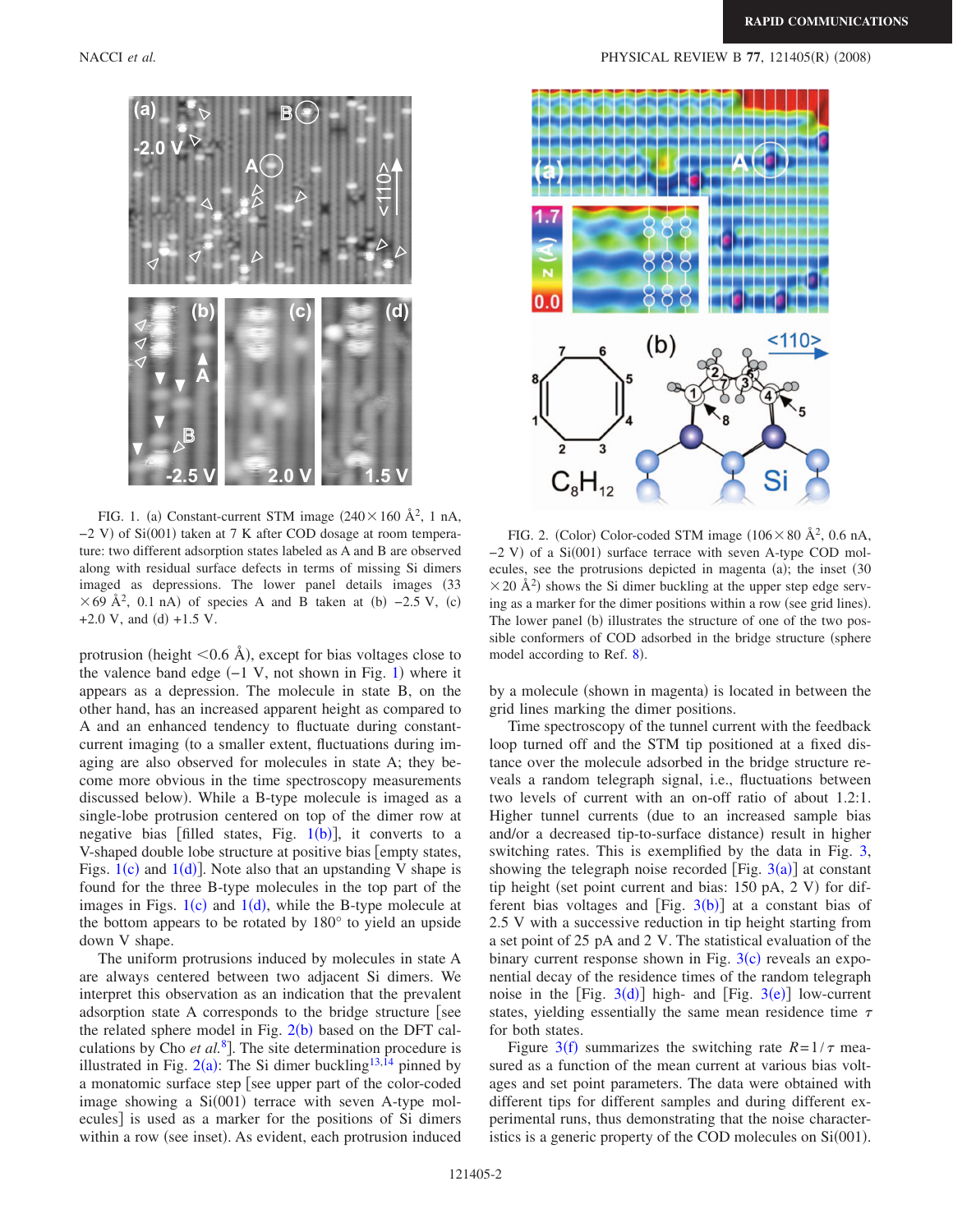<span id="page-2-0"></span>

FIG. 3. Binary current fluctuations detected when tunneling through the A-type molecule (bridge structure) at (a) constant tip height (set point 150 pA, +2 V) and varying bias as well as at (b) a constant bias of +2.5 V and varying tip height [starting at a set point of 25 pA and +2 V]; the switching rate obtained for each current trace is indicated. Statistical evaluation of the exemplary current trace in (c) taken at −2.5 V bias, yielding an exponential distribution of the particular residence times in the high (d) and the low current state (e) with essentially the same mean residence times in both states. The switching rate *R* measured at various bias voltages and set point parameters [see (f)] depends linearly on the mean tunnel current with a slope close to 1, indicating that a single-electron excitation process triggers the switching. All time-dependent current measurements were performed with the feedback loop turned off.

Care was taken to address A-type molecules which were separated from adjacent molecules and surface defects. In the double logarithmic representation, the observed trend is well described by a linear current dependence with a slope of one so that  $R \sim I^N$ , with  $N=1.07\pm0.03$ , suggesting that the molecular switching is triggered by an inelastic single-electron process[.15](#page-3-14) The *R* versus *I* power-law dependence, with *N* close to 1, implies a constant quantum yield of  $(I\tau/e)^{-1} \approx 1$  $\times 10^{-9}$  at the investigated bias voltages plotted in Fig. [3](#page-2-0)(f) i.e., 150 pA switch the molecule about once a second on average]. The observed "Morse key" response to the vertical charge transport is obviously due to a IET-induced dynamic switching between two equivalent conformational states of the adsorbed molecule. The existence of two degenerate conformations of the COD molecule when adsorbed on  $Si(001)$ in the bridge structure was also predicted by DFT calculations.<sup>8</sup>

We now turn to the adsorption state B, which occurs less frequently than the bridge structure. The increased height in constant-current imaging and the enhanced sensitivity to tipinduced fluctuations suggest that this state corresponds to the upright structure. Molecules in state B are often (but not always) found in proximity to other equivalent molecules [see the groups of two and three B-type molecules in Figs.  $4(a)$  $4(a)$  and  $1(b)-1(d)$  $1(b)-1(d)$  or close to surface defects such as dimer vacancies. This observation is consistent with arguments stated in earlier work<sup>2[,8](#page-3-7)</sup> that the energetically less favorable upright structure may exist due to surface defect-mediated rebonding as well as steric effects. Figure [4](#page-2-1) illustrates that the upright COD/Si(001) structure is characterized by a clearly different response to STM tip-induced excitation: When positioning the STM tip over a B-type molecule as

indicated by the cross in the constant-current image in (a), a telegraph noise signal with an enhanced quantum yield (about  $5 \times 10^{-8}$ ), a larger on-off ratio (about 2:1), and a nonequivalence in the current level population probabilities is observed. For B-type molecules, we find a sensitive dependency of the actual current noise signature on the lateral tip position. This increased complexity in fluctuation behavior is

<span id="page-2-1"></span>

FIG. 4. (a) STM image  $(58 \times 29 \text{ Å}^2, 0.1 \text{ nA}, 3 \text{ V})$  of two adjacent B-type molecules (upright structure); the black cross indicates the tip position at which the tunnel current trace shown in (b) was detected at a bias of  $+2$  V (set point prior to opening the feedback loop: 0.1 nA, 3 V), indicating a significant enhancement of the quantum yield and the on-off ratio.